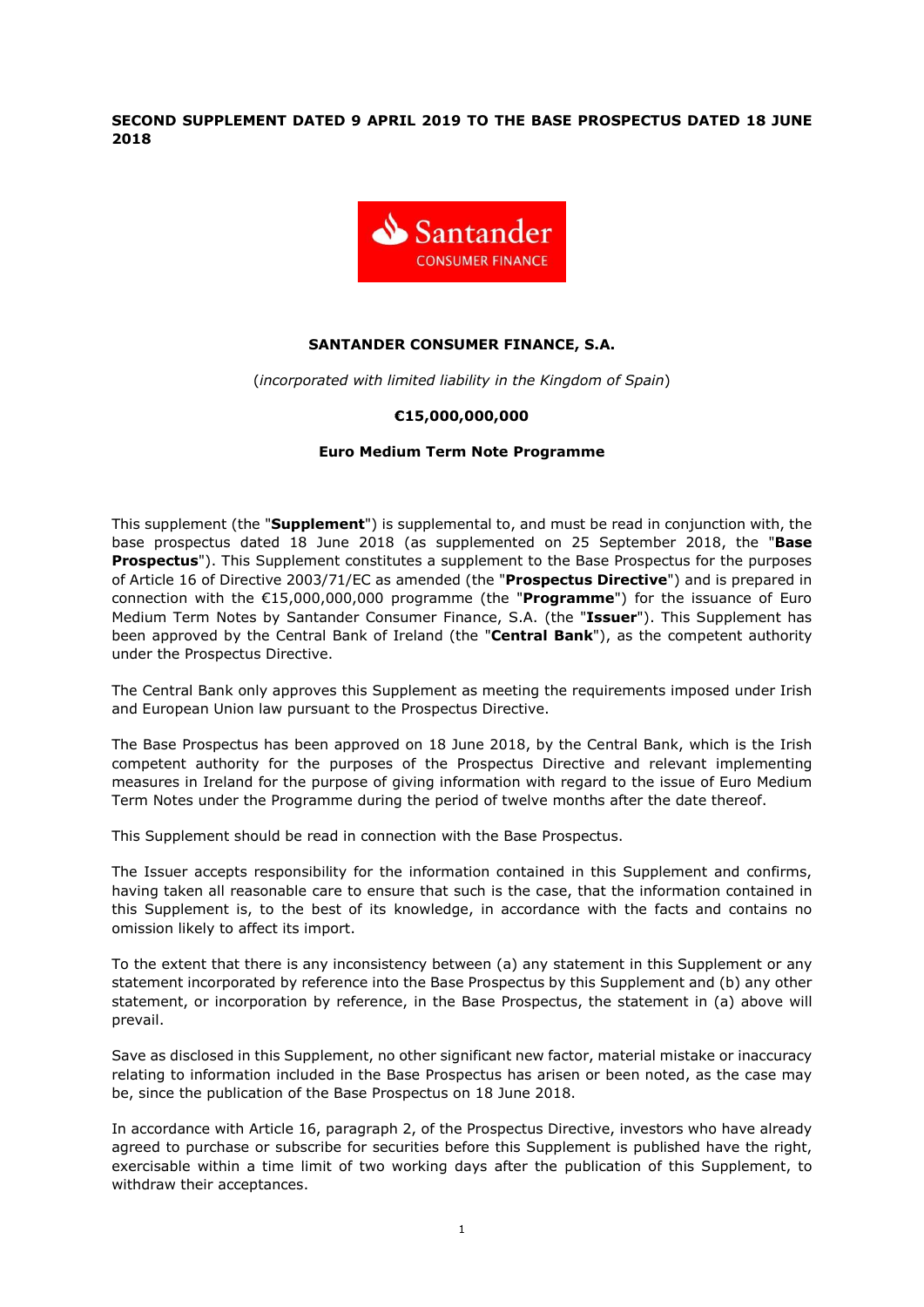# AMENDMENTS OR ADDITIONS TO THE BASE PROSPECTUS

With effect from the date of this Supplement the information appearing in, or incorporated by reference into, the Base Prospectus shall be amended and/or supplemented in the manner described below.

# **SUMMARY**

÷,

In the Summary section, item B.12 (Key Financial Information) appearing on page 3 of the Base Prospectus shall be deleted and replaced in its entirety with the following:

| <b>B.12</b> | <b>Key Financial</b> | The Issuer and its subsidiaries $-$ main financial indicators                                                                                                                                                                                                                                                                                     |                                       |                                     |                            |  |
|-------------|----------------------|---------------------------------------------------------------------------------------------------------------------------------------------------------------------------------------------------------------------------------------------------------------------------------------------------------------------------------------------------|---------------------------------------|-------------------------------------|----------------------------|--|
|             | Information:         |                                                                                                                                                                                                                                                                                                                                                   | As of and for the year ended:         |                                     |                            |  |
|             |                      |                                                                                                                                                                                                                                                                                                                                                   | 31<br><b>December</b><br>2018         | 31<br><b>December</b><br>2017       | Variation                  |  |
|             |                      | <b>Consolidated Balance sheet</b>                                                                                                                                                                                                                                                                                                                 | (audited)                             | (audited)                           | (%)                        |  |
|             |                      |                                                                                                                                                                                                                                                                                                                                                   | (thousands of euro)                   |                                     |                            |  |
|             |                      | Total assets                                                                                                                                                                                                                                                                                                                                      | 105,612,276                           | 99,716,312                          | 5,91 %                     |  |
|             |                      | Loans and advances to<br>customers<br>Shareholders' equity                                                                                                                                                                                                                                                                                        | 92.042.755 <sup>1</sup><br>12,045,975 | 86,635,168<br>10,724,814            | 6,24%<br>12,32 %           |  |
|             |                      | <b>Consolidated Income</b>                                                                                                                                                                                                                                                                                                                        | 31<br><b>December</b><br>2018         | 31<br><b>December</b><br>2017       | Variation                  |  |
|             |                      | <b>Statements</b>                                                                                                                                                                                                                                                                                                                                 | (audited)                             | (audited)                           | (%)                        |  |
|             |                      |                                                                                                                                                                                                                                                                                                                                                   | (thousands of euro)                   |                                     |                            |  |
|             |                      | Profit before tax<br>Consolidated Profit for the year.<br>Profit attributable to the Parent.                                                                                                                                                                                                                                                      | 2,025,108<br>1,459,166<br>1,218,931   | 1,895,629<br>1,291,879<br>1,079,387 | 6,83 %<br>12,95%<br>12,93% |  |
|             |                      | There has been no material adverse change in the prospects of the<br>Issuer and/or the companies whose accounts are consolidated with<br>those of the Issuer (together, the "Consumer Group") nor any<br>significant change in the financial or trading position of the Issuer<br>and/or the Consumer Group since 31 December 2018 <sup>2</sup> . |                                       |                                     |                            |  |

<sup>&</sup>lt;sup>1</sup> "Loans and advances to customers" item has been impacted by IFRS 9 becoming effective on 2018, which modifies the classification and measurement of financial assets.

<sup>&</sup>lt;sup>2</sup> Item B.12 has been updated as a result of publication of the December 2018 Financial Statements by way of this Supplement dated April 9 2019.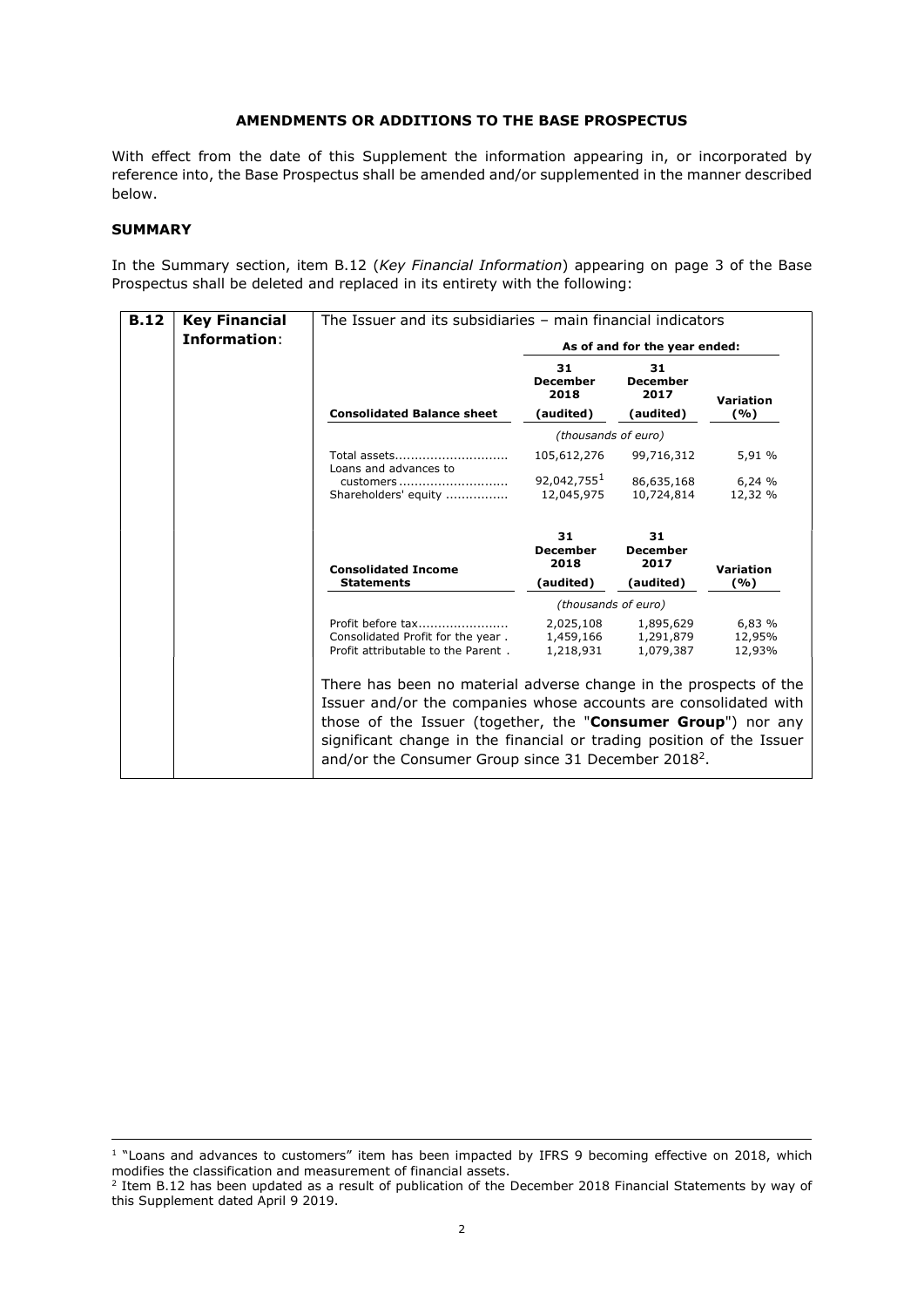#### INFORMATION INCORPORATED BY REFERENCE

An English language translation of the audited Consolidated Financial Statements of the Issuer for the period ended 31 December 2018, together with the Auditors' Report thereon have been filed with the Central Bank of Ireland and the Irish Stock Exchange plc, trading as Euronext Dublin.

The table below sets out relevant page references for the English language balance sheet, income statement, cash-flow statement, explanatory notes and auditors' report of the Issuer for period ended 31 December 2018 (the "December 2018 Financial Statements"):

| <b>December 2018 Financial Statements</b>                | Page reference                 |  |
|----------------------------------------------------------|--------------------------------|--|
|                                                          | (pdf document page<br>numbers) |  |
| Consolidated Balance Sheets                              | $11 - 12$                      |  |
| Consolidated Income Statements                           | 13                             |  |
| Consolidated Statements of Recognized Income and Expense | 14                             |  |
| Consolidated Statements of Changes in Equity             | $15 - 16$                      |  |
| Consolidated Statements of Cash Flows                    | 17                             |  |
| Notes to the Consolidated Financial Statements           | 18-222                         |  |
| Auditor's report on Consolidated Financial Statements    | $2 - 9$                        |  |

The English language translation of the December 2018 Financial Statements of the Issuer is available on the following link:

https://www.santanderconsumer.com/wp-content/uploads/2019/04/SCF-Consolidated-financialstatements-and-Directors-report-31.12.18\_-Final.pdf

Copies of the December 2018 Financial Statements specified above as containing information incorporated by reference in the Base Prospectus may also be inspected, free of charge, at the specified offices of the Issuer and Paying Agent. Copies of the December 2018 Financial Statements are also available on the website of the Issuer.

Any information not listed in the cross reference table set out above but which is included in the December 2018 Financial Statements from which the information incorporated by reference has been derived, is either not relevant or covered elsewhere in the Base Prospectus.